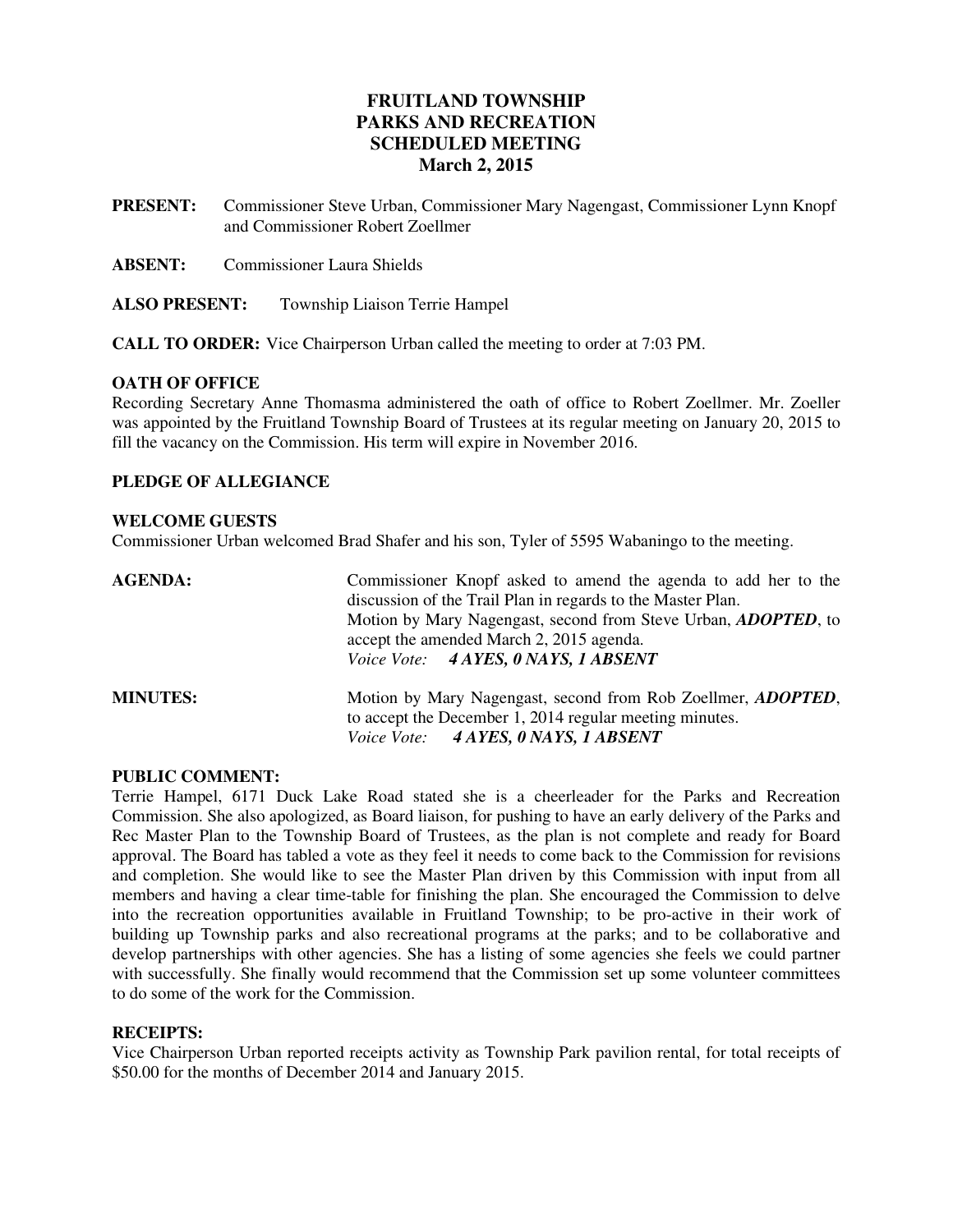Motion by Steve Urban, second from Lynn Knopf, *ADOPTED*, to accept receipts for \$50.00 for the months of December 2014 and January 2015.

 *Roll Call Vote: Zoellmer-Aye, Knopf-Aye, Nagengast-Aye, Urban-Aye, 1 Absent*

## **NEW BUSINESS: 4 th Quarter Budget Amendments**

Motion by Steve Urban, second from Mary Nagengast, to amend the 2014/2015 Parks and Rec budget to increase Revenue Account #101-000-667.000 Township Park Pavilion Rental in the amount of \$15.00 and also to increase Fund Appropriations Account #101-691-707.000 Part Time Wages in the amount of \$5.00.

> *Roll Call Vote: Urban-Aye, Nagengast-Aye, Knopf-Aye, Zoellmer-Aye, 1 Absent*

## **Grants for Parks Projects**

Lynn Knopf reported she went to a few presentations by the Community Foundation for Muskegon County. She passed out some information that she printed off their website regarding grants. She stated she would like to see the Commission apply for a grant at the next go-round, which means the grant proposal is due to the Foundation in August of 2015 and announcements of the awarded grants will be in November 2015. She reviewed the process to apply for the grants. She is asking if the Commission feels she should get started with the process, which would be putting the Parks and Rec Commission profile on the Foundation website. After some discussion it was decided that each Commissioner would bring one or more ideas/wish list for grants to the next scheduled meeting.

Rob Zoellmer stated he went to a DNR presentation on grants. Most of the grants are for land procurement but development grants get priority. The DNR website has a link showing guidelines and requirements for the grants and the amounts, along with a PDF showing due dates, etc. Proposals are due to the DNR by March 1<sup>st</sup>, so we would be looking at ideas for next year to present in a proposal. Rob believes that Fruitland Township, back in 1984, received a DNR grant for Nestrom Road Park to build the pavilion, ballfield, shuffleboards, courts, etc.

Lynn Knopf said she spoke with Connie Maxine at the county regarding getting a multipurpose trail in Fruitland Township. Connie mentioned that there is a big push to get bike/multipurpose trails in Muskegon County. Connie stated that Fruitland Township and Muskegon Heights are the only areas in Muskegon County that do not have bike trails in them. Muskegon Heights is putting in a trail using the old railroad lines. Connie stated that in order for grant money to be allocated, there has to be Township support and it has to be shown that the Township supports the idea as part of the Parks and Rec Master Plan. The grants committee also likes to see collaboration between the various groups (i.e., multipurpose trail group and the Township, etc.) Lynn would like to see the Parks and Rec Master Plan showing collaboration between themselves and other groups. She said that would be very helpful to get the multipurpose trail in Fruitland Township and that since the township does not have a multipurpose or bike trail, it would be in a good position to receive a grant to make the trail a reality.

## **OLD BUSINESS:**

Master Plan – Liaison Terrie Hampel stated that the Township Board does not feel that the Parks and Rec Commission Master Plan is completed yet and will not be reviewing and commenting on it until it is completed. Steve Urban went over old minutes and stated that this Commission had pushed to get the Master Plan completed and sent to the Township Board by December of 2014. The reasoning behind this was to give plenty of time to make corrections, etc. and get Township Board approval by December of 2015. He stated that the last time the Master Plan was completed, it took 8 or 9 months to get everything